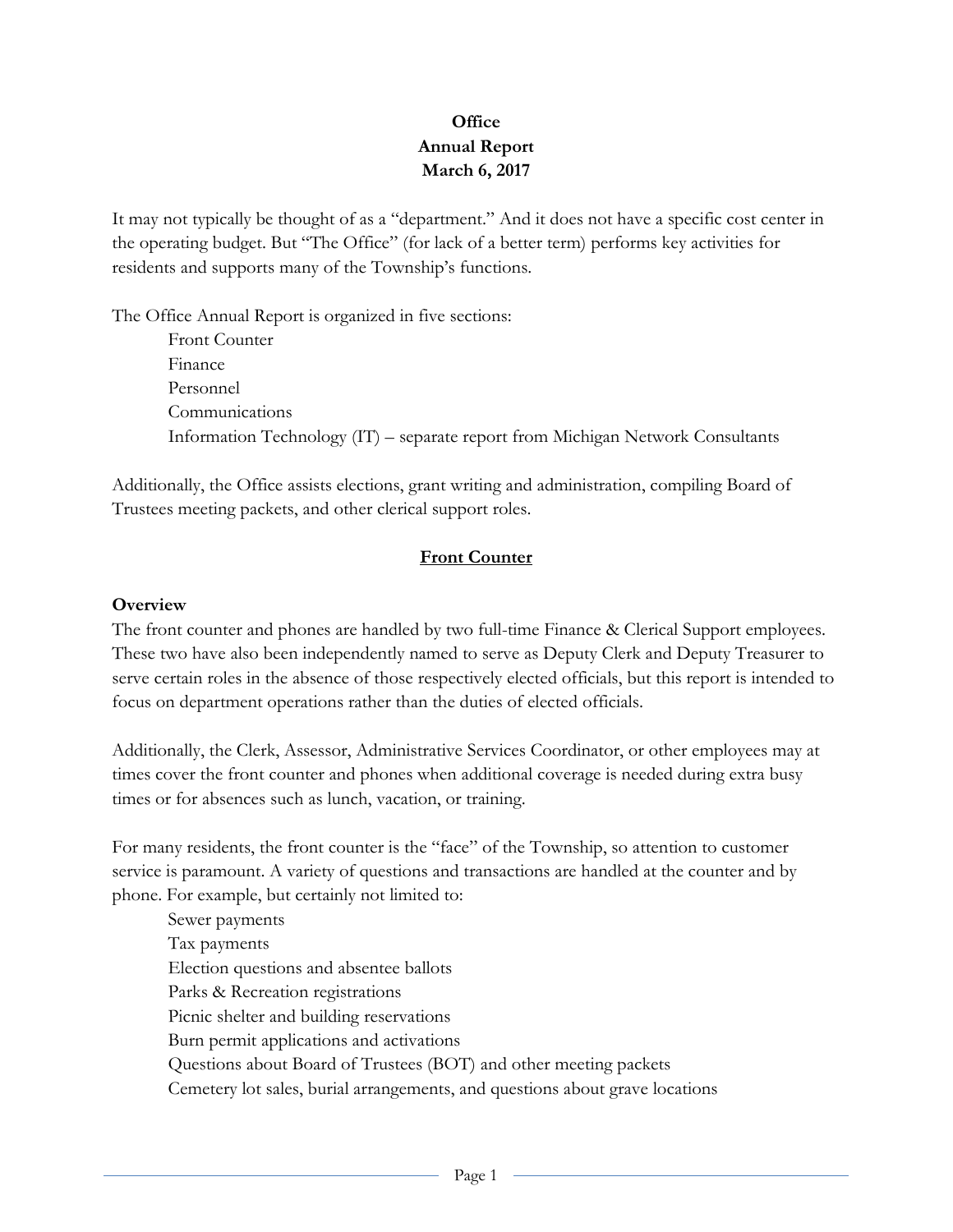Notary public Resident faxing and photocopying Answering resident questions, often acting as the "Yellow Pages" for other agencies

The amount and variety of tasks can vary, and there are busy seasons (eg: taxes, year-end, elections, sewer bills) which employees adjust schedules to accommodate. For example, when Lori is extra busy with taxes, Brenda takes "first on counter, first on phones." Or when Brenda has extra duties for election training, Lori takes the "first" position. Aside from busy seasons, the two work extremely well together: communicating and backing each other up.

It is important for them to be up to date about Township activities in order to answer resident questions or refer people to the right contact. They often utilize the Township's website, Facebook, and Friday Report as references.

One notable change over the last few years has been to provide direct phone numbers for the Building Department, Parks & Recreations, and Ordinance Compliance. This has greatly reduced the volume of calls received on the general Township line.

## **Current Challenges**

- **Focused Time –** As seen by the amount and variety of questions received in person at the front counter and by phone, it can be difficult to have enough time to attend to other duties (such as accounts payable or accounts receivable) without interruption. It requires attention to detail to not lose one's place.
- **Cemetery –** The cemetery book is difficult and time consuming to look up lot ownership and burial records. Some newer burials have been entered into the Pontem Cemetery Software, but most records have not been digitized.
- **Cross Training –** Some but not all office duties (this goes beyond just the front counter) have "how-to" lists and checklists, and there has been little cross training. Day to day this does not pose much problem or challenge, but it is a vulnerability if someone were to be out for an extended period. Any cross training of financial duties needs to be attentive to maintain an appropriate segregation of duties.

## **Short Term Goals**

• New Residents – For the past couple of years, we have sent new residents information to register for e-bill or ACH to pay their sewer bill. This has resulted in a number of people signing up for this service – adding customer convenience, saving money on mailings, reducing staff time, and reducing delinquent payments.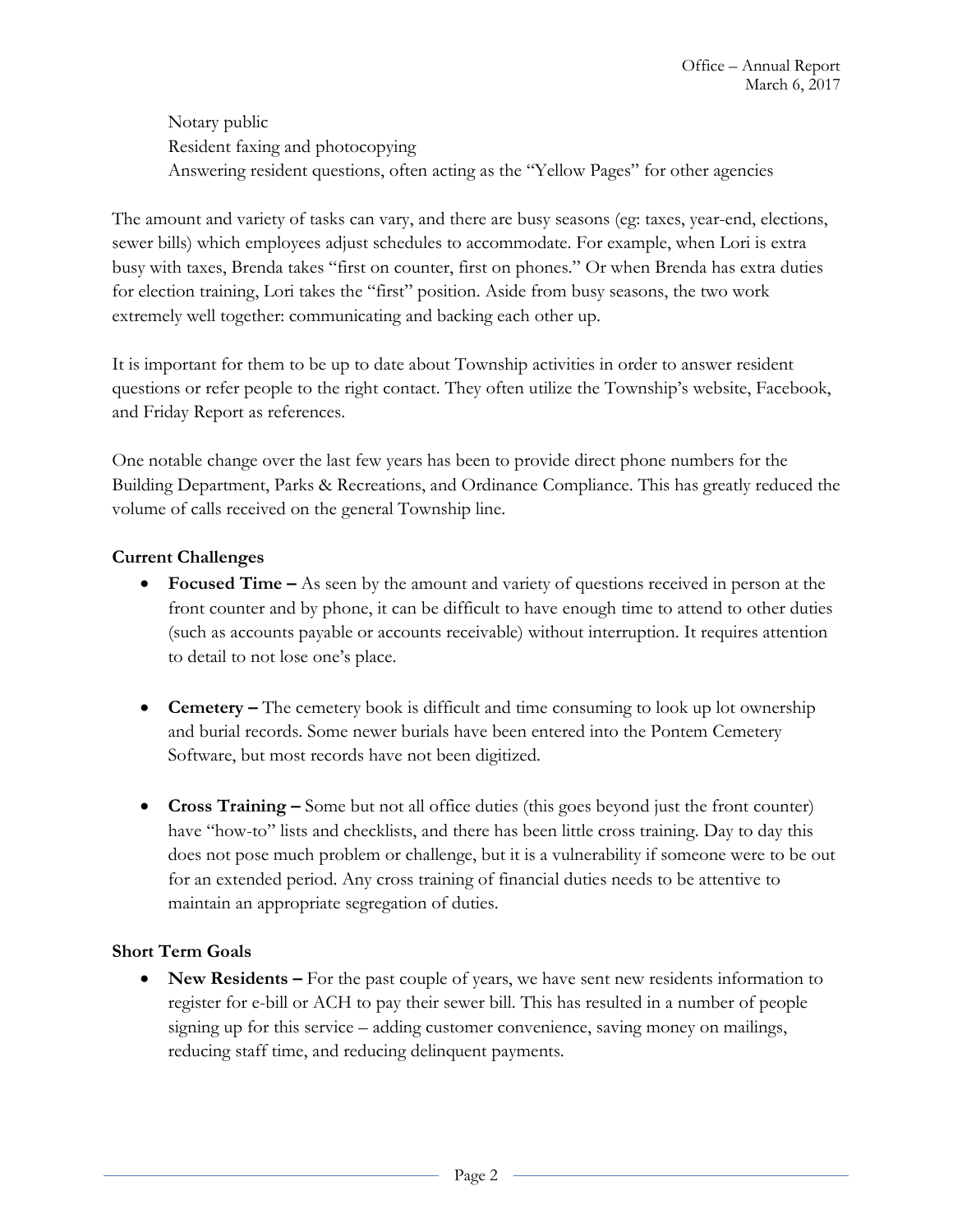Later this year we will take this a big step further: developing this correspondence into a New Resident Packet. Contact information on Clinton County Road Commission and Drain Commission offices (for example) can put residents in touch with other agencies. General information about burn permits, facility rentals, and elections can answer common questions. Links to the Township website, Documents on Demand, and Active Net can assist residents with online services. A calendar can advertise upcoming activities through the Farmers Market, Library Center, Parks & Recreation, and Senior Center.

This would both enhance the customer service we provide our residents and also reduce the questions we receive.

 **Digital Services –** Last month, the Township approved a budget amendment to purchase a software program (Active Net) to allow residents to register for Parks & Recreation and other programs online. Besides improving service and convenience for recreation participants, this was intended to ease some of the time burden on staff and reduce pressure for additional staff hours. Purchase of Active Net is planned by this spring.

For several years, the Township has also subscribed to, but underutilized, Pontem Cemetery Software for cemetery record keeping. With the Clerk's concurrence, staff intends a more deliberate effort for data entry of old records into the Pontem system to make it functional.

## **Long Term Goals**

 **Cross Training –** Some but not all office duties (this goes beyond just the front counter) have "how-to" lists and checklists. Instructions should be written down and cross training implemented so we are better prepared to handle any extended absences or turnover in staff.

## **Finance**

#### **Overview**

 **Transactions –** All of the front counter work described above has to fit in between the daily financial duties.

Accounts payable processes invoices as approved by Department Heads and prepares checks for signature by the Clerk and Treasurer. Accounts receivable collects payments by mail, drop box, and in person and includes property taxes, utility bills, and other department receipts. Bank reconciliation has been handled by Abraham & Gaffney accountants.

The Township uses BS&A Software for the majority of financial processes, including property taxes, utility billing, financial reporting, general ledger, and payroll. In recent years, invoices have been scanned into the BS&A system to aid in tracking and reference of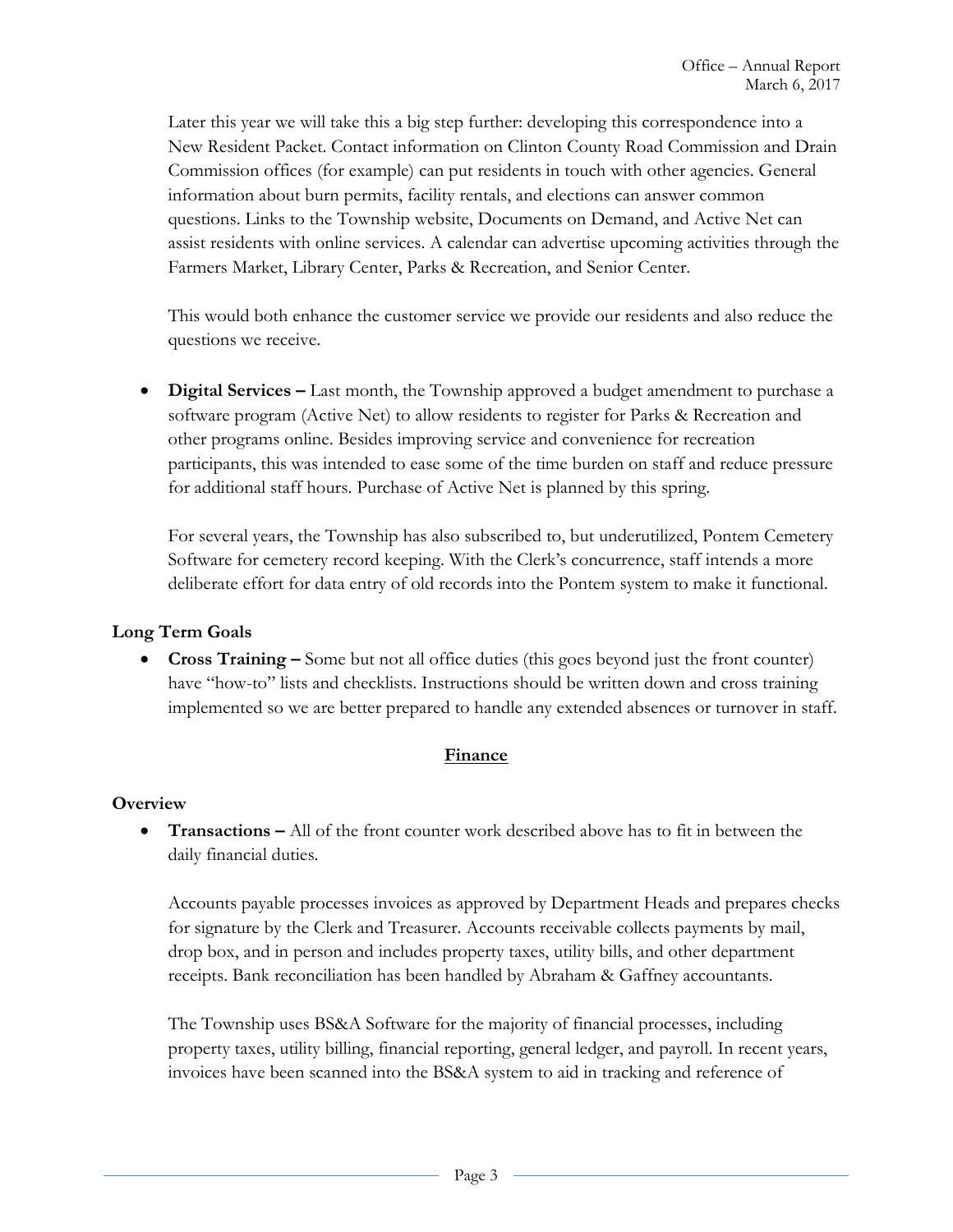approved payments. Staff has also take to scanning documents or adding comments to utility billing and other modules to assist in account history.

- **Budget Process –** The Township's fiscal year is January December. Formal development of the next budget cycle typically starts around July. Department Heads discuss budget proposals with their Committees. The Superintendent compiles and adjusts the requests with a recommended budget to the BOT in early September. The BOT holds a public hearing and adopts the budget by the end of the year. Budget amendments are typically considered at the end of the first, second, and third quarters and monthly during the fourth quarter.
- **Multi-Year Budget –** This year we adopted a multi-year budget in order to plan ahead and make sure long-term needs are recognized and avoid surprises. It was meant to focus on major changes from year to year. Only the current year (2017) was actually adopted; future year budget projections are target estimates, subject to change and update.
- **Insurance –** The Township's insurance with Michigan Township Participating Plan (ParPlan) is in the second year of a three year term for liability and property coverage. It will be put to bid for 2018; premiums are anticipated to be five percent plus or minus of current.

## **Current Challenges**

- **•** Procedures Partly due to changes in staff and elected positions and varying attention to details, there are several procedures which have become inconsistent. For example: There are still areas of the Chart of Accounts which need to be communicated when there are changes. Escrow accounts for developments need to be cleared up. The new Treasurer is reviewing and consolidating some banking.
- **Multi-Year Budget –** The multi-year presentation did cause some confusion, particularly around potential staffing increases. For example, both the Senior Center and Library requested to increase hours in 2017 and additional in 2018. The adopted budget did not include the 2017 requests, but the 2018 projections kept the 2017 increase and appear doubly large because of the additional 2018 increase. Projects in future years were not particularly detailed or explained in the budget notes. And even with a multi-year format, the budget is still divorced from the capital improvement plan (CIP).

#### **Short Term Goals**

 **Treasurer's Meeting –** The Treasurer, Deputy Treasurer, Supervisor, and Superintendent intend to meet monthly to make sure financial operations and statutory duties are attended. After the tax season when time is less busy, financial duties will be reviewed and possibly reassigned, with attention to procedures and accounting service. Any reassignment of financial duties needs to maintain an appropriate segregation of duties.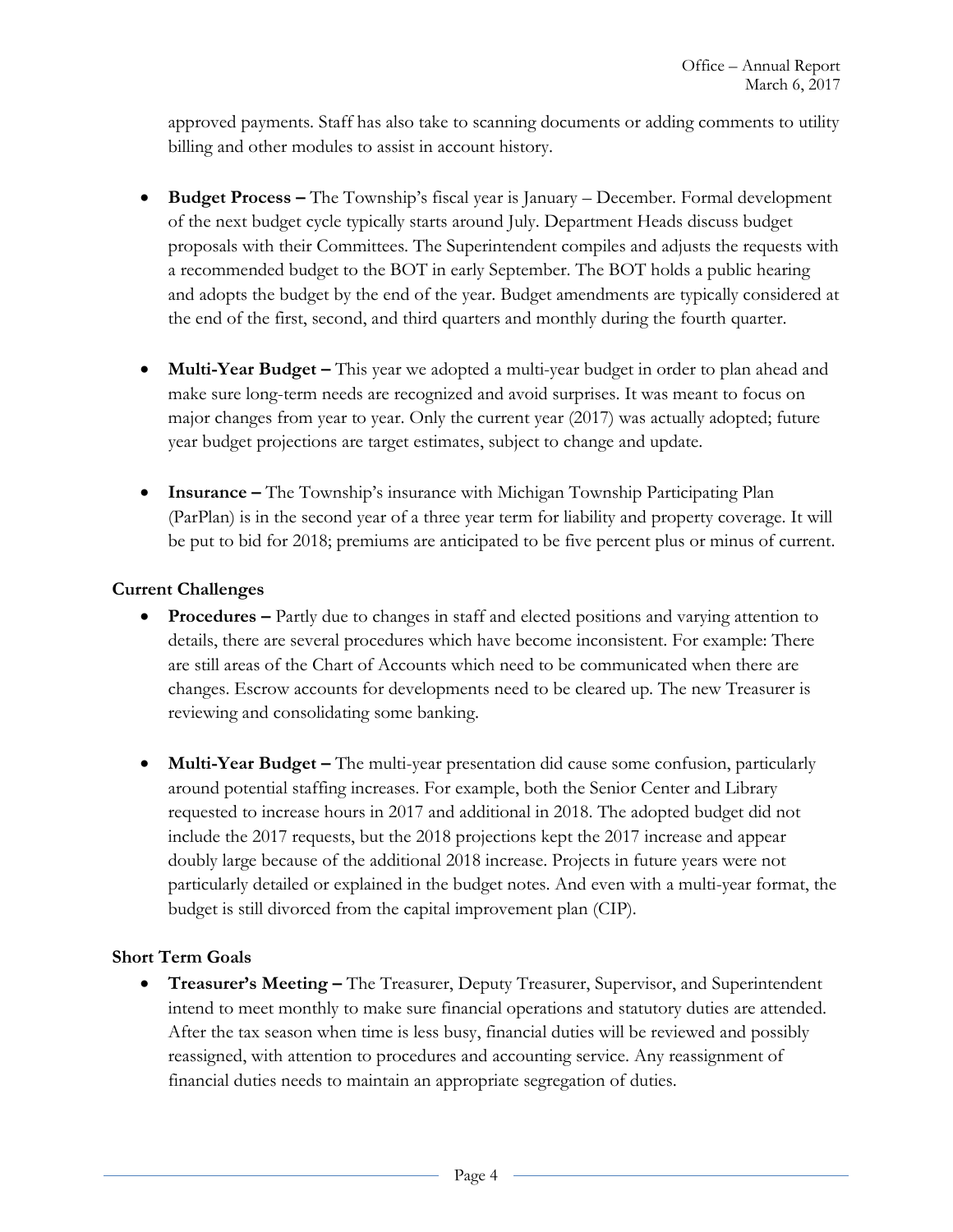- **Independent Financial Audit –** After being with the Layton & Richardson firm for six years the Township felt that we should rotate firms in order to benefit from a new perspective. We hired Condon, Hecht, Bisher, & Wade (CHBW) for a three year term. The forthcoming audit report will be the third year. The Township will need to decide whether to continue with CHBW or hire a new auditor.
- **Sewer Rate Study –** In January 2016, the Township hired Tom Traciak of H.J. Umbaugh & Associates to perform a rate study to determine the appropriateness of the rates to cover current and anticipated operating and capital expenses. An additional service included in the study is for Umbaugh to review the REU table to determine if any of the calculations by classification/use appear in need of updating. This work has been on hold while sorting through the Lift Station 203 project. Significant rate increases are anticipated to be necessary.
- **Multi-Year Budget –** Well before the next budget cycle, the multi-year budget will be debriefed during a Department Heads staff meeting. The process and presentation will be refined as we go into the next budget cycle.

## **Personnel**

## **Overview and Current Challenges**

The Township has 27 full-time employees, 16 part-time positions, and 20 on-call firefighters (numbers can fluctuate). Most of the Police Department is represented by one of two collective bargaining agreements. Other Township employees are at-will. Additionally, the Township relies on a number of volunteers for both day-to-day operations and special projects. The Township contracts for some services, including building inspection, information technology, accounting, attorney, and engineering.

**• Organization** – The Superintendent has the duties and responsibilities of the personnel director of all Township employees. Although ultimate decisions are by the Superintendent, many operational matters are shared with committees and the BOT. For example, committees representatives participate in hiring interviews and committees help develop department budget requests. At times, this decentralization can lead to conflicting directions and employees responding to many bosses.

Traditional human resources functions have been allocated (more by circumstance than by design) across three different employees. The Superintendent handles employee performance and contract negotiations. The Clerk handles payroll and taxes. The Administrative Services Coordinator handles workers compensation claims and employee questions about benefits. This would benefit by some HR specific training and an up to date Township personnel policy.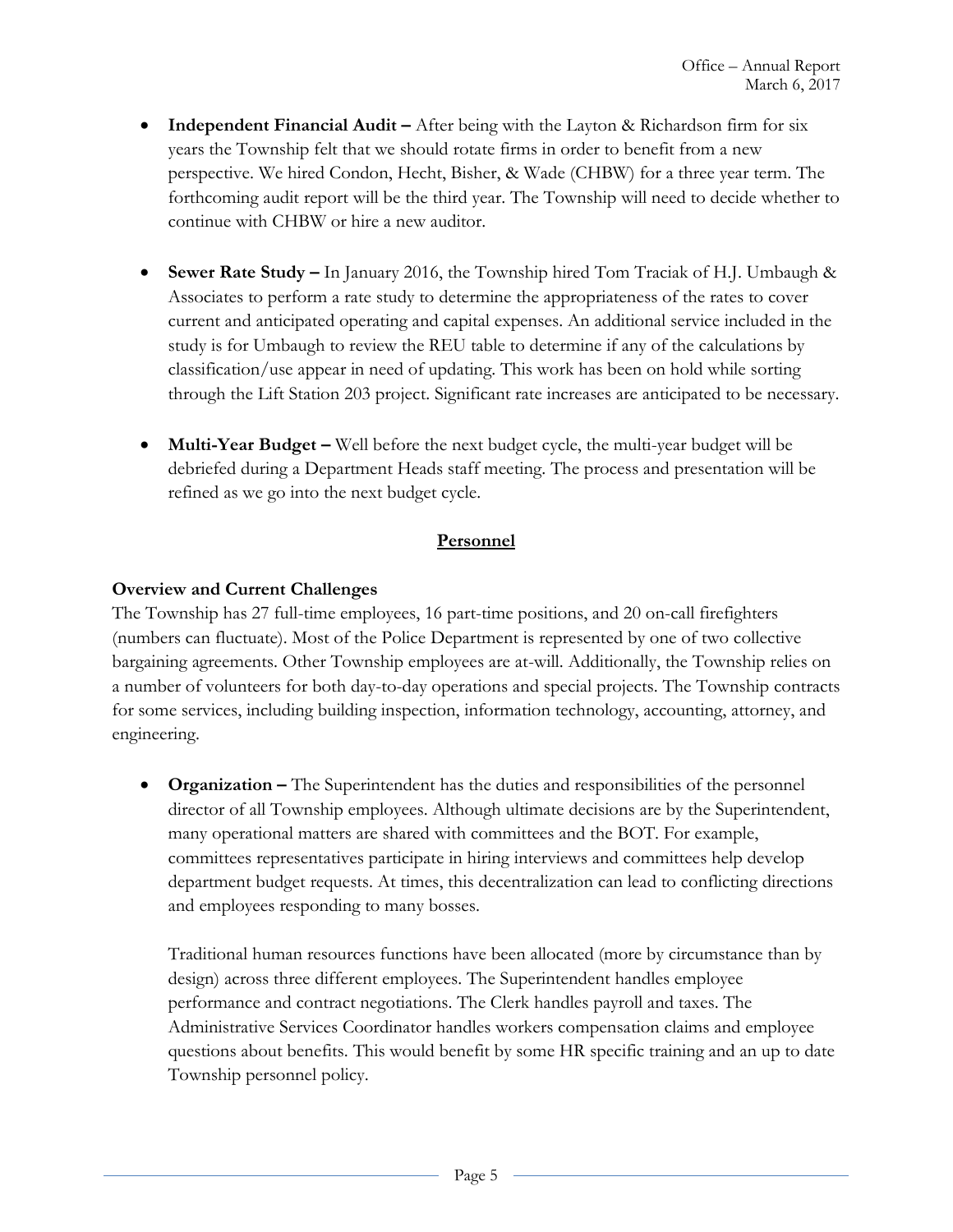Several of the Township's departments are "departments of one." For example, the Parks & Recreation Director is a single, part-time employee assisted by numerous volunteers. The Ordinance Compliance Officer is one employee, who is contractually shared with DeWitt Township. The Planning Department is a full-time Director with part-time Intern. Such "departments of one" can lead to feelings of overwork, particularly for part-time employees. The lack of bench also means we are limited when there is an extended absence or employee turnover. But it has also promoted collaboration across departments. For example, the Superintendent, Building Department, and neighboring communities have assisted when we've had vacancies in the Planning Director position.

- **Personnel Policy –** The Township's personnel policy is out of date, not having had a comprehensive review in about a decade. It contains various provisions inconsistent with current law and best practices. It also appears to contain sample language cobbled together from various sources resulting in a document lacking cohesion and consistency in itself. There have been several changes which might appear in stand-alone policies, meeting minutes, or memos. Additionally, some aspects of the policy have changed as a matter of practice without formal approval. Updating the policy has been on the Superintendent's todo list, but having dedicated time to accomplishing it has been lost in busy demands of day to day operations.
- **Compensation –** In 2012, effective January 2013, the Township conducted a compensation study to compare wages of our employees with other townships and the market in general. The study resulted in wage increases for a number of employees, a couple of them quite sizable, to bring them in line with the market.

The compensation study anticipated establishing wage ranges for all positions with the Township; this did not occur. The Township's practice has more typically been to give raises equally to all employees; although, a couple of new employees have been given raises upon earning certain training benchmarks. This approach rewards seniority and may have contributed to many of the positions being below market rate prior to the 2012 study. Additionally, several years of comparatively larger wages in the police unions is now resulting in "crowding" of wages at the top of the Police Department hierarchy.

In 2016 the Township conducted a similar review for elected officials. The Superintendent position has not been reviewed.

Potential changes in the Fair Labor Standards Act (FLSA) may have some impact on one or two positions. A separate FLSA question has recently been discussed regarding the new Fire and Public Works position. We have received conflicting advice from the Township attorney and the Michigan Townships Association (MTA) regarding overtime calculation for this position; at this time, it has not yet been resolved.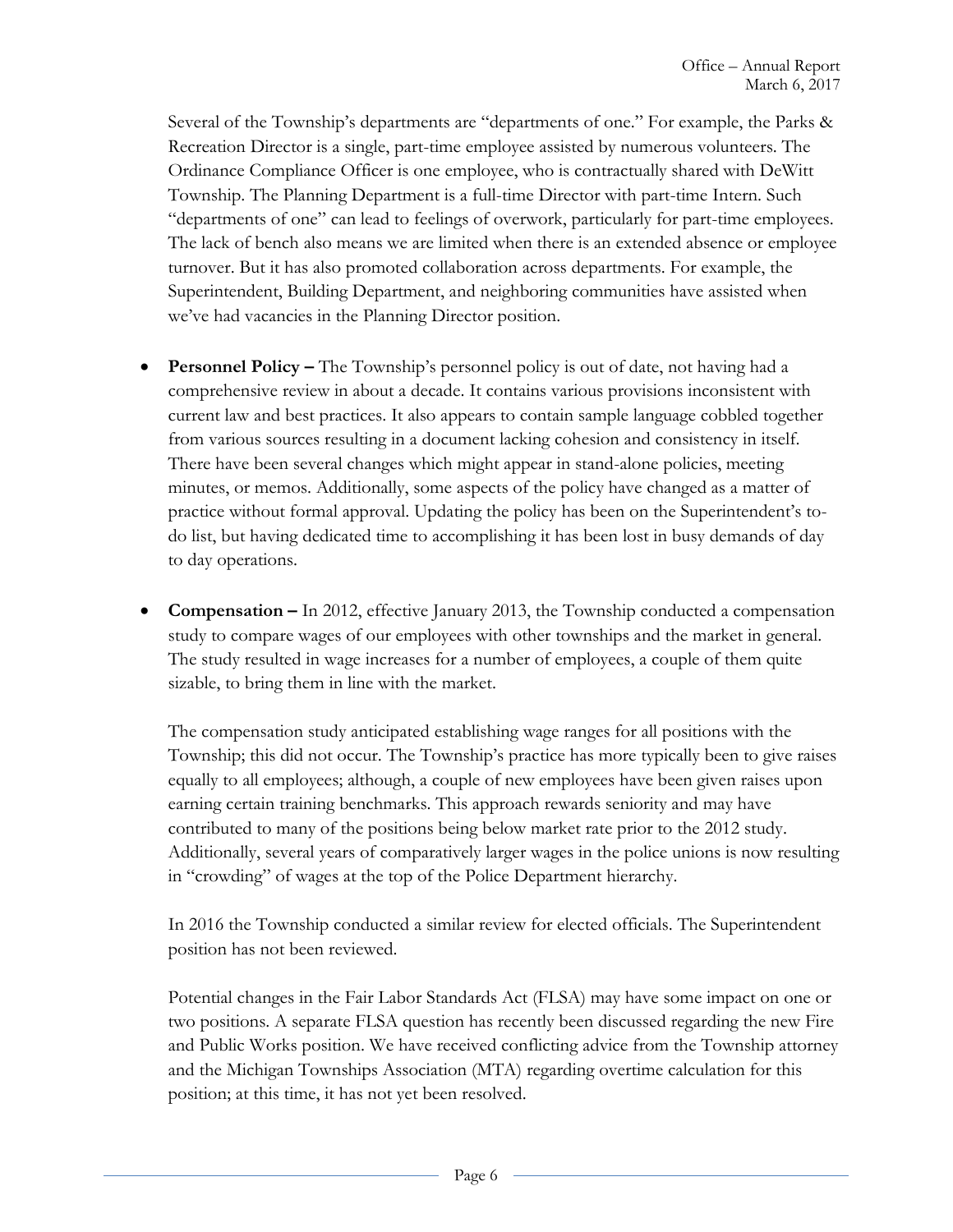**Benefits –** The Township provides benefits to full-time employees. Major benefits include retirement pension, health insurance, and a health reimbursement account (HRA). For most employees, the retirement is a defined benefit plan (the Fire Chief is instead in a defined contribution plan) with the Township's contribution capped at 10%. The health insurance is a high deductible plan, with the Township paying the entire premium for the employee and immediate family. The high deductible plan is balanced with the HRA out of pocket expenses until the deductible is met. Additionally, the Township offers eligible employees who have health insurance through a spouse or parent a benefit equal to half of the premium as an incentive to opt out of the Township's insurance.

Other benefits are dental coverage, vision insurance, life insurance, and short-term and longterm disability insurance. Additionally, deferred compensation and health care savings programs may provide tax advantages for some eligible employees; these programs are at the employee's option without additional participation by the Township.

Part-time employees with certain qualifications and exceptions might be eligible for life, short-term disability, or long-term disability insurance. Otherwise, part-time employees are not eligible for benefits.

## **Short Term Goals**

- **•** Contracts Several employee contracts will expire in the coming year and will need negotiation or renewal. The Superintendent's current three-year contract expires in April 2017. The Police Chief's current four-year contract expires in December 2017. The Fire Chief's current one-year contract expires in December 2017.
- **Personnel Policy** The policy needs to be updated. The Superintendent believes strongly that employee input should be solicited and considered as part of the update process.
- **Training –** As part of the personnel policy, certain standard employee training needs to be consistently implemented in the Township. This past fall Department Heads (with extra help from the Fire Department) updated the "what to do in an emergency" procedures; we now need to have a practice tornado drill. A couple of years ago, we sent Public Works employees to attend safety training at the Southern Clinton County Municipal Utilities Authority (SCCMUA). This was not the most appropriate safety training for our employees, so a better system needs to be implemented. Last year the Fire Department utilized Target Solutions online training and management, which may be suitable for meeting training needs in other departments.

# **Long Term Goals and Long Term Challenges**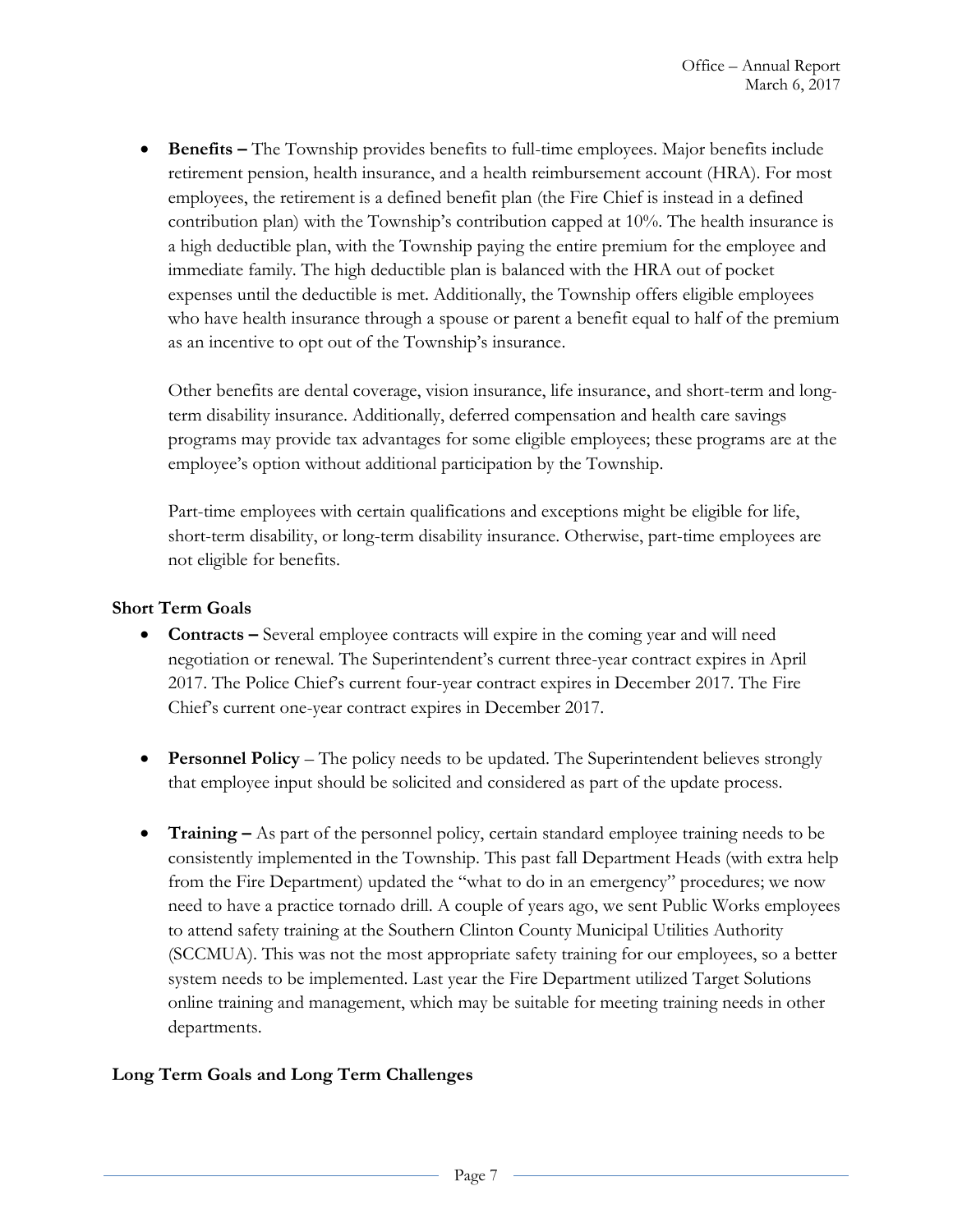- **•** Cross Training As noted earlier when discussing front counter positions, some but not all positions have "how-to" lists and checklists. And there has been little cross training. Instructions should be written down and cross training implemented so we are better prepared to handle any extended absences or turnover in staff. This should include elected officials, as we've seen the last couple months with people getting up to speed in new positions.
- **Retirement Pensions –** The Township's contribution on the defined benefit retirement plans is capped at 10%. So when there are actuarial or other adjustments to the total required contribution, it is all falling on employees. A decade ago, the employee contribution was 6.74%, and it is now 14.21%. This trend will hinder employee retention and recruitment. Additionally there are trends in the market away from defined benefit toward defined contribution plans.
- **Hiring –** There is a tight labor market for some specialized positions, and projections are even tighter in coming years. Some of this can be explained by demographics such as retiring baby boomers and fewer younger workers entering certain fields, but an explanation doesn't make the reality any easier to cope. Our neighbors have recently had difficulty in hiring licensed sewer operators at SCCMUA and a licensed building inspector in DeWitt.

## **Communications**

## **Overview and Current Challenges**

Around 2013, the Township had created a Communications Committee / Workgroup with several Trustees and employees. It discussed several policies and procedures about the Township website, social media, newsletter, and other ways to get the word out. With staffing changes in 2013-2014, it ceased to meet. The 2016-2020 Strategic Plan identified the need to "develop a communication plan which includes gathering public opinions."

The Township utilizes a number of formats to communicate with residents and other audiences. These include:

- **Newsletter –** Newsletters are mailed to nearly all residents via the Every Door Direct postal program. In recent years we published 3-4 times per year, 12 to 16 pages, full color. The 2017 budget is for 2 issues, 8 pages, black and white inside. The Township has tried maintaining an email list to send digital versions of the newsletter. This has proven pretty ineffective because of limited registration, outdated email addresses, and they still get a mailed newsletter through Every Door Direct.
- **Inserts –** Sewer billings (4 times/year) and tax billings (2 times/year) have room for a 1-2 page insert without incurring additional postage. Inserts have been used sporadically in the past, but are now seen as a way to supplement information after reduction in the mailed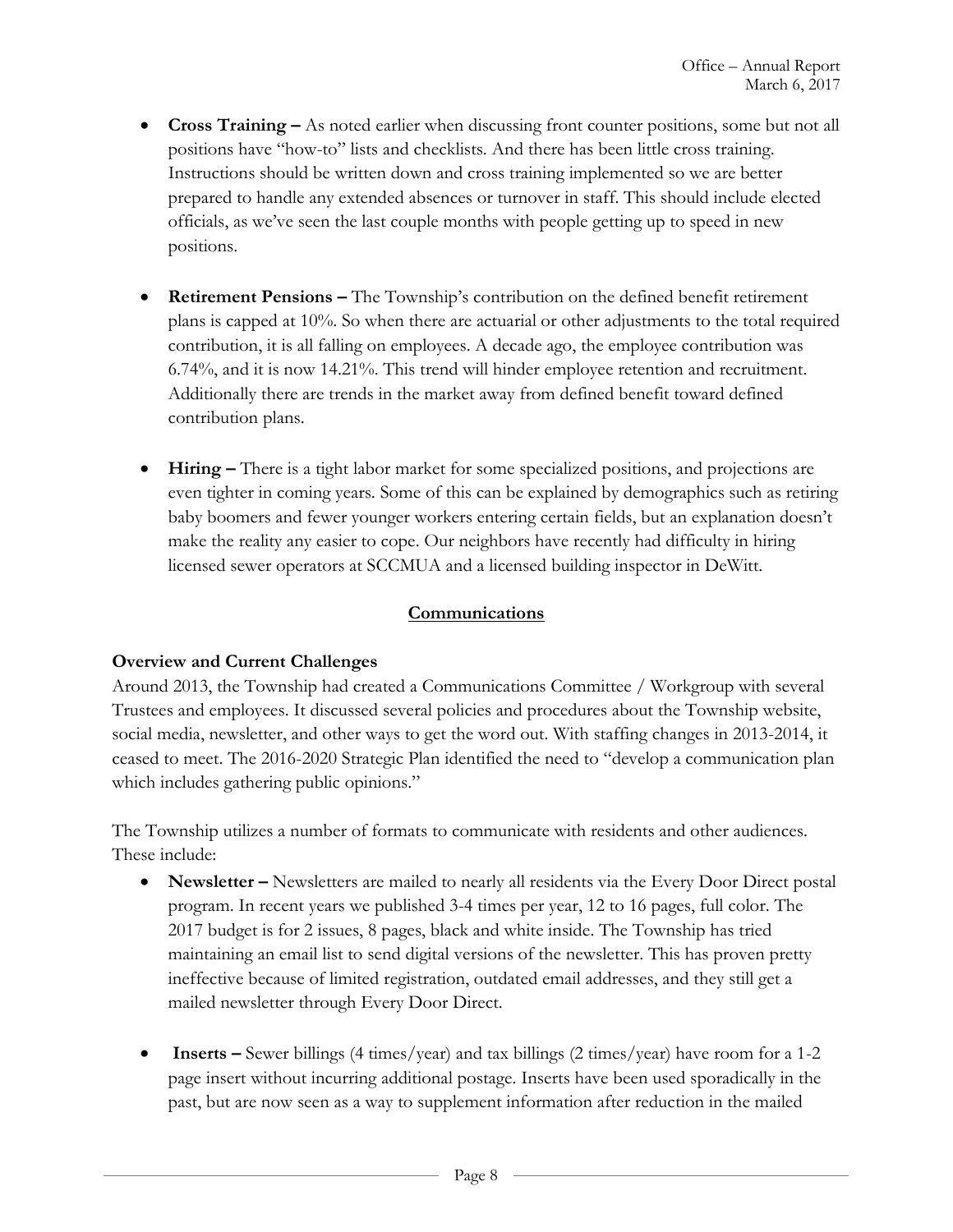newsletter. This allows the township to communicate with residents more frequently at very little additional cost; however, these mailings will be limited to residents on the sewer system and property owners. Although the Township's prior effort for an email newsletter has been limited, it may be much more effective as a supplement to the inserts. Running it through Documents on Demand or Mail Chimp might also be more effective than basic email. Apartment offices and homeowners / neighborhood associations could also be targeted with a digital version which they might distribute to their residents.

- **Website** The current website was developed in 2011 using Joomla! 1.5.23. Unfortunately regular upgrades were not conducted, and Joomla! is now on version 3.6.5. Security and code issues warrant an upgrade or re-design. An overhaul of the website has been on the department's to-do list, but having dedicated time to accomplish it has been lost in busy demands of day to day operations.
- **Documents on Demand –** Documents on Demand is an automated email notification system. You (or anyone in the world for that matter) can sign up to receive an email notice for any committee, any agenda, any minutes, or any packets (mix and match for what best suits your needs) whenever they are posted on the Township website.
- **Social Media –** The Farmers Market, Police Department, and the Township itself use Facebook to advertise information and respond to resident questions. The Farmers Market has also used Instagram a little to advertise the market.
- **Friday Report** In 2014 this was originally intended as an "internal" newsletter to keep BOT and employees briefed about operations. In 2015 it was extended to committee members. It could easily be extended to the public via website, social media, or email.
- **Friday Folders –** The Farmers Market, Library, and Parks & Recreation make frequent use of the Bath Elementary School to distribute information for age appropriate activities.
- **Library News Update -** The Library Center sends a somewhat monthly email about upcoming activities / events to all library card holders.
- **Marquee –** The Township has marquees in front of the Township Offices and the Bath Community Center (BCC). The Office marquee was repaired this past year, but it is already in need of additional repair. Although convenient for passing motorists, this is a difficult method of display. It has limited space for a message, is labor intensive, can be vandalized (happens at BCC frequently), and has multiple departments competing for limited space. Electronic message board style systems have been proposed in various discussions, but they have been assumed expensive so have not been seriously investigated.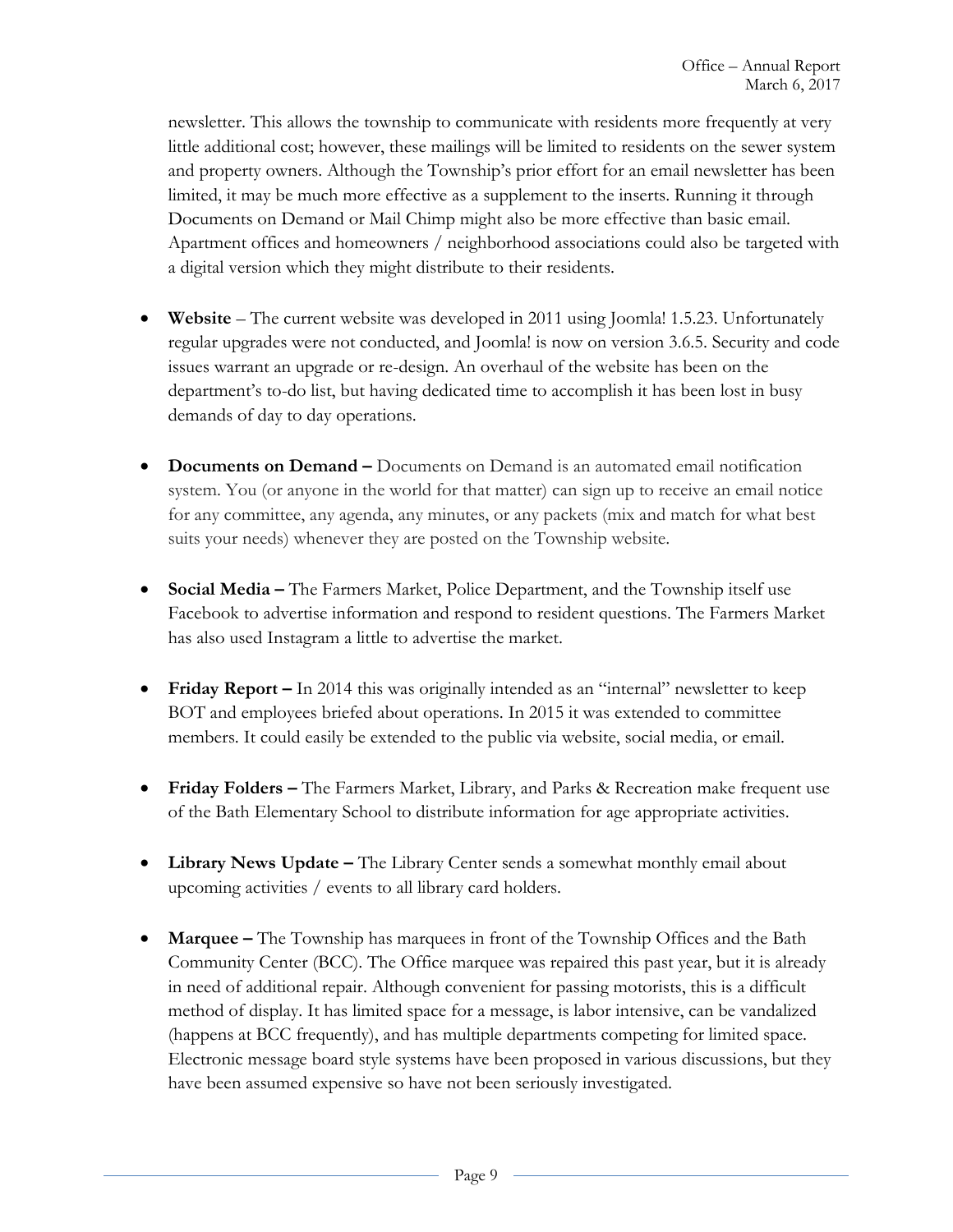- **Press Releases –** The Township sends press releases to the DeWitt Bath Review and the Town Courier regularly for activities at the Farmers Market, Library, Parks & Recreation, and Senior Center. Publishing press releases are at the discretion of the publisher. Fortunately, most are printed in the DeWitt Bath Review, but almost nothing is printed in the Towne Courier. Some material is also printed in the Meridian Weekly (Laingsburg) and Argus Press (Owosso).
- **FOIA** Even if not communicating to a broad population, this is an important transparency function. As required by law, Bath Charter Township makes its public records available and provides guidelines for the disclosure of these records and associated fees, known as the Freedom of Information Act (FOIA). The Board of Trustees has designated the Clerk as the FOIA Coordinator. The Township Clerk has designated the Police and Fire Departments as FOIA Coordinators for Public Safety requests.

Recent legal amendments in Michigan to the FOIA took effect on July 1, 2015. The Board of Trustees amended the Township's FOIA Policy with specific written procedures and guidelines for implementing the FOIA. All records except those specifically cited by the FOIA are available to the public regardless of record format. The FOIA request is subject to fees based on the actual cost of locating, examining, copying, and sending the requested records.

Commonly requested Township records include Board and Committee meeting video recordings and emails

## **Short Term Goals**

 **Communications Plan / Strategy –** It may not become an "official" strategy, but staff will review the various methods the Township currently communicates with residents and other relevant audiences. Two key inquiries of the effectiveness of communications will be "What is the message?" and "Who is the audience?"

Part of this review will be mapping on a calendar when communication occurs throughout the year (for example: sewer bill insert in mid March, newsletter in late April, sewer bill insert in mid June, etc). The review will also investigate using Documents on Demand or Mail Chimp to distribute digital versions of the insert and newsletter. It will also include coordinating the different departments using the school's Friday Folders.

Another part of Township communications which is often overlooked but should have attention is "How do we get feedback and input from our residents?"

 **Social Media Policy –** Staff have reviewed and revised some of the former Communication Committee work regarding Township use of social media and responsibility for content